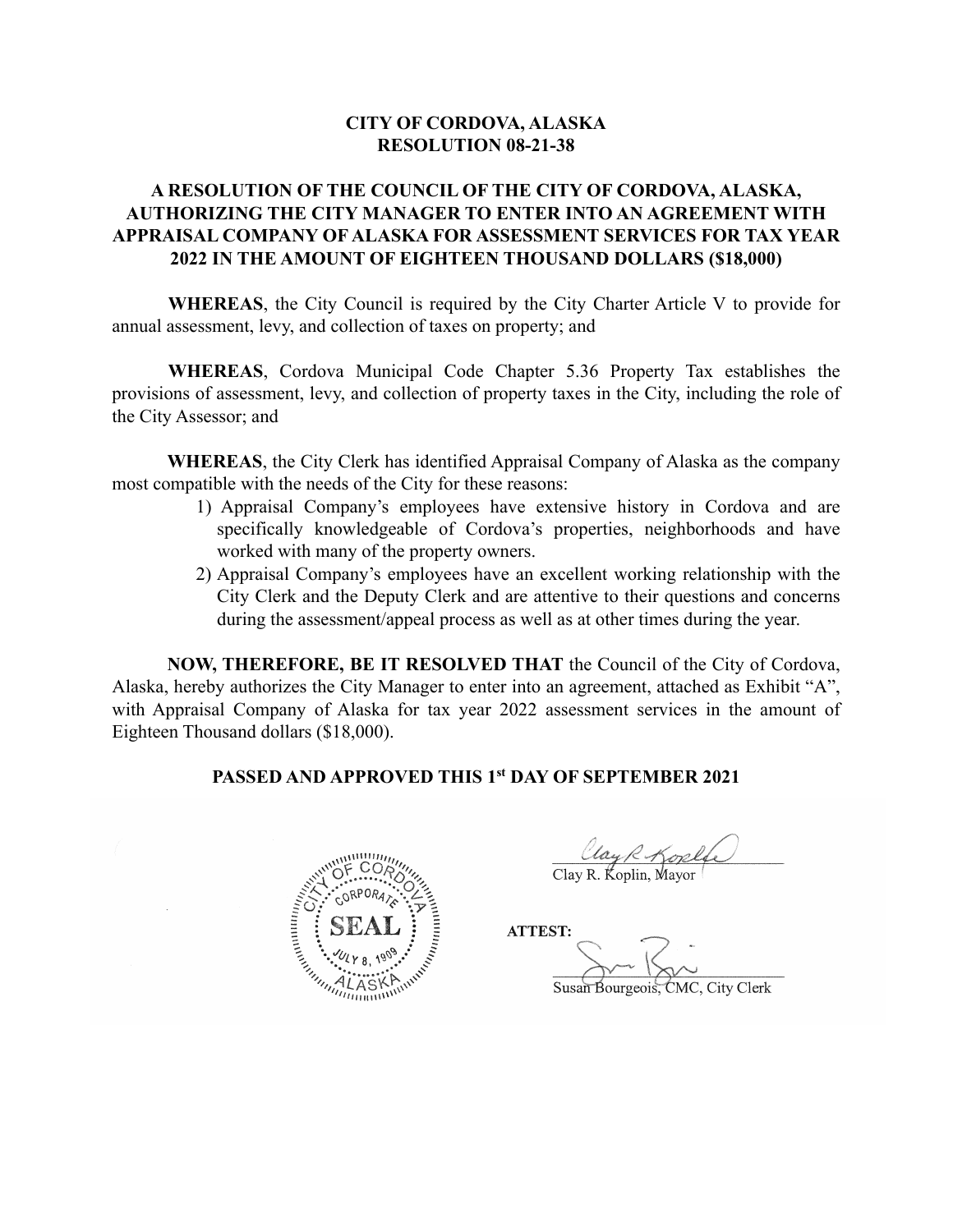# PROPOSAL FOR CONTACT ASSESSOR CITY OF CORDOVA TAX YEAR 2022

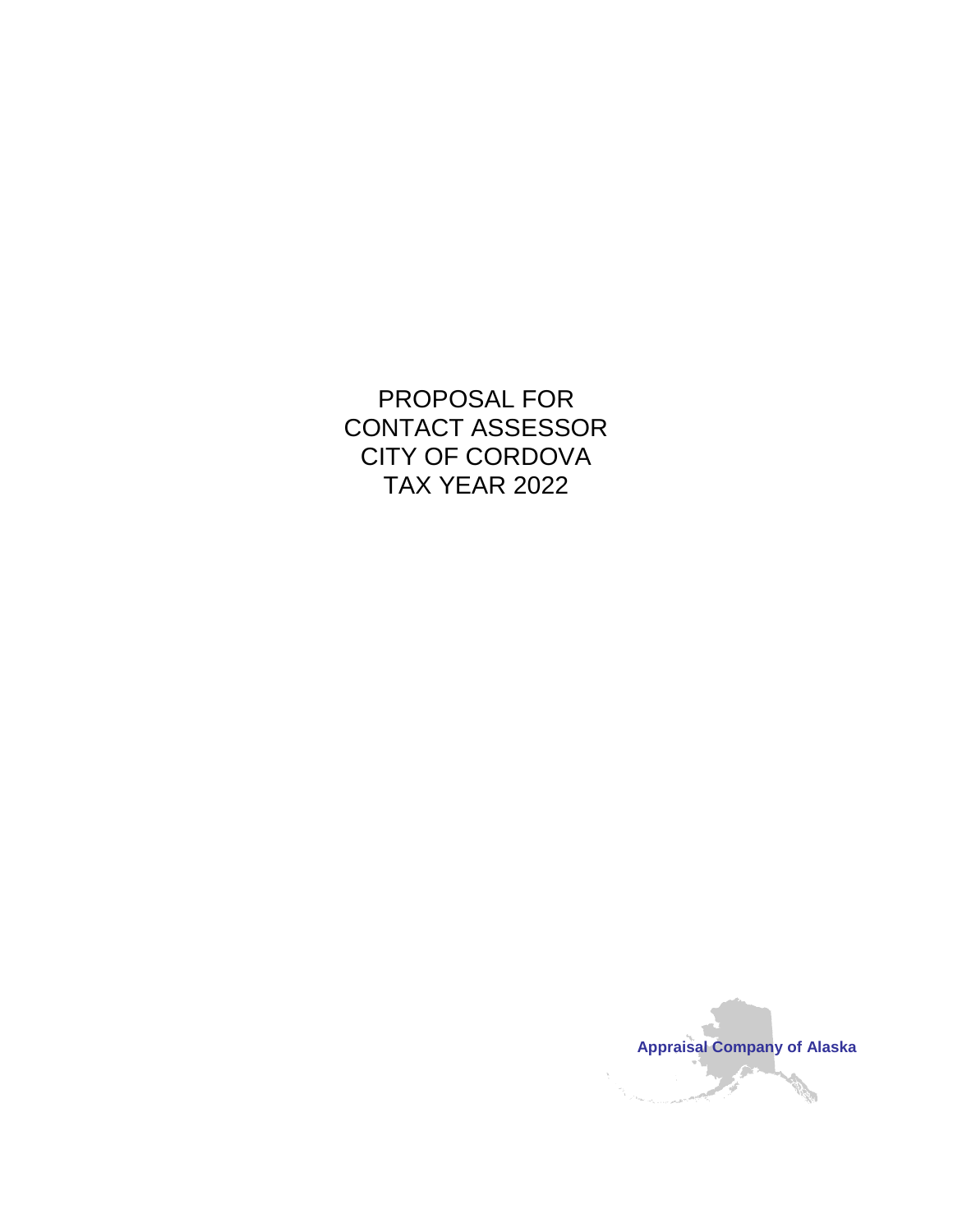## **CITY OF CORDOVA, ALASKA**

## **TAX YEAR 2022**

## **AGREEMENT FOR PROFESSIONAL SERVICES**

THIS AGREEMENT is between the CITY OF CORDOVA, ALASKA, and APPRAISAL COMPANY OF ALASKA ("Contractor"), effective on the 1st day of September 2021.

THIS AGREEMENT is for professional tax assessment services for the City of Cordova. Contractor's primary contact person under this agreement is Michael C. Renfro. Contractor's primary contact person may not be changed without the written consent of the City.

### ARTICLE 1. SUMMARY OF SERVICES

1.1 The scope of work to be performed hereunder is more completely described in Appendix A which is incorporated herein by reference.

### ARTICLE 2. COMPENSATION

2.1 Compensation shall be paid in accordance with the Basis of Compensation Schedule attached hereto as Appendix B and incorporated herein by reference.

### ARTICLE 3. PERIOD OF PERFORMANCE

3.1 The Contractor agrees to commence work under this agreement only as authorized by and in accordance with written or oral notice to proceed and to complete the work in accordance with Scope of Work (Appendix A) and such time schedules as directed by the City of Cordova.

3.2 The period of performance under this agreement shall be tax assessment work for the City of Cordova for the 2022 tax year and shall end upon completion of the board of Equalization hearings and appeals in year 2021.

3.3 This contract may be carried over with the written agreement of both parties.

3.4 Termination: Either party may terminate this Agreement for substantial failure of the other party to perform its obligations hereunder only after having first provided written notice of the alleged failure to perform to the non-performing party and given the non-performing party, fifteen (15) days within which to either remedy said non-performance or if the non-performance cannot be cured within fifteen (15) days, commence and proceed with diligence to cure the nonperformance. In the event of such termination, the Assessor will be paid for all services rendered to the date of termination, less any damages incurred by the City as a result of the Assessor's non-performance.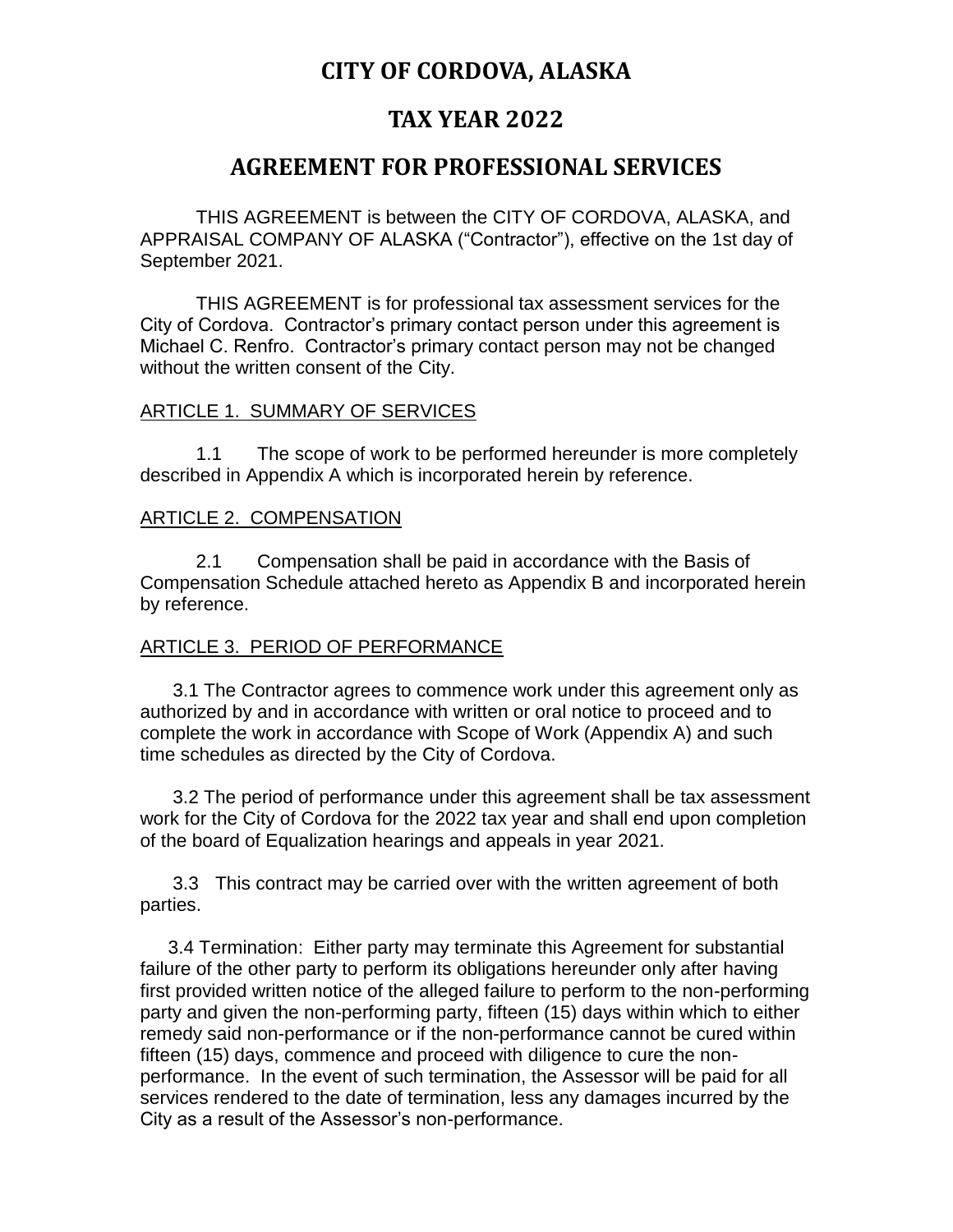#### ARTICLE 4. SUBCONTRACTORS

The Contractor shall perform all services required under this agreement  $4.1$ except as may be performed by its subcontractors. Subcontractors can only be used with the express prior written permission of the City of Cordova, which retains the right to approve or reject subcontractors and the use thereof. All subcontractors shall be required to comply with insurance requirements identified in Article 5 below.

#### **ARTICLE 5. INSURANCE**

The following minimum limits of insurance coverage are required:  $5.1$ 

|                                           | Limits of Liability |             |
|-------------------------------------------|---------------------|-------------|
| Type insurance                            | Each Occurrence     | Aggregate   |
| Workmen's Compensation (for states        |                     |             |
| In which employees are engaged)           | \$1,000,000         | \$1,000,000 |
| <b>Employer's General Liability</b>       | \$500,000           | \$1,000,000 |
| <b>Comprehensive General Liability</b>    | \$2,000,000         | \$4,000,000 |
| <b>Comprehensive Automobile Liability</b> | \$500,000           | \$1,000,000 |

#### **ARTICLE 6. APPENDICES**

6.1 The following appendices are attached to this agreement and incorporated herein:

Appendix A Scope of Work Appendix B Basis of Compensation

IN WITNESS WHEREOF, the parties have executed this Agreement on the 11th day of August 2021.

**CONTRACTOR:** 

Date 08/11/2021

APPRAISAL COMPANY OF ALASKA

CITY OF CORDOVA, ALASKA

By:

Michael C. Renfro Partner

Cordova

Date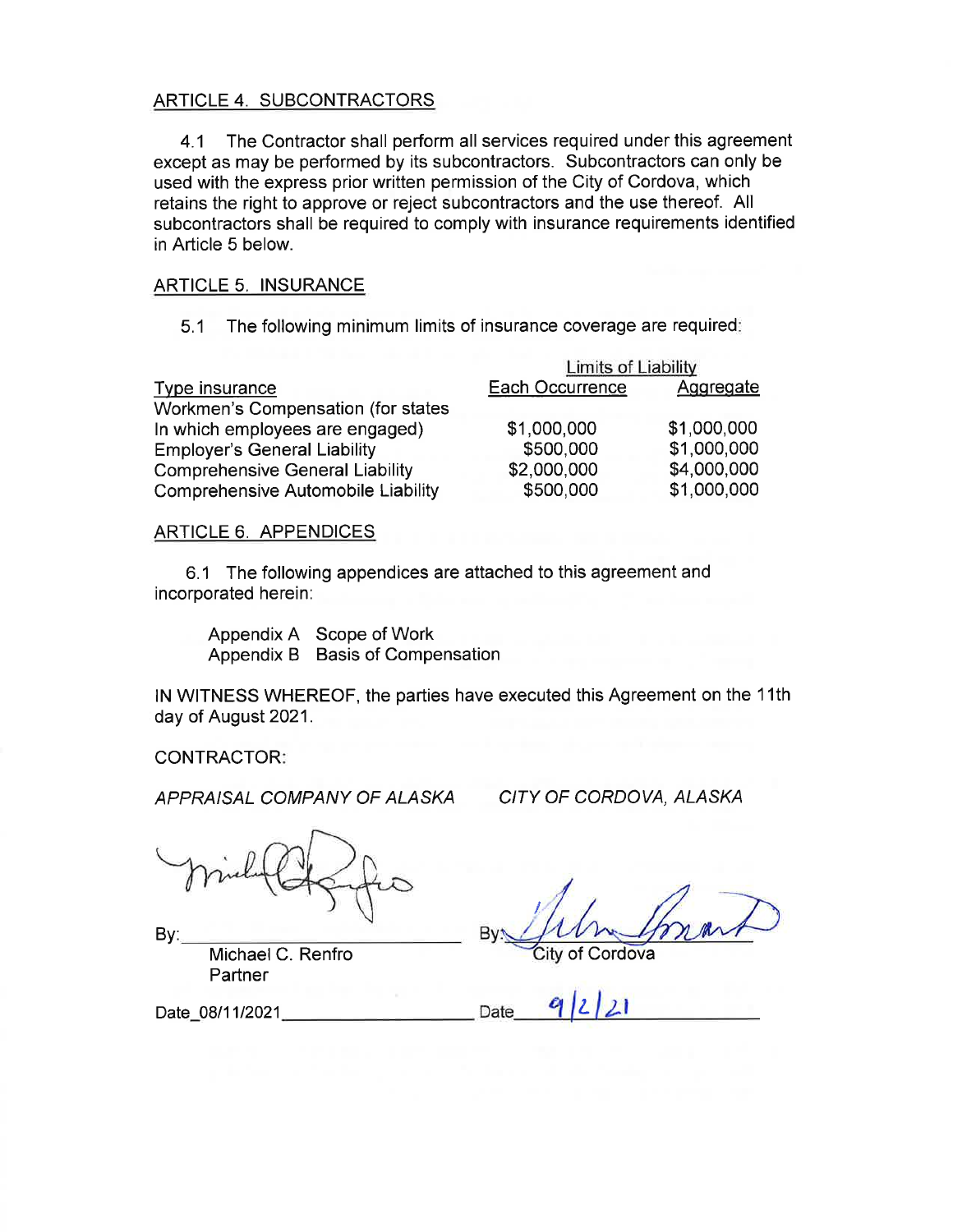# **APPENDIX A**

# **SCOPE OF WORK**

### 2022 Tax Year

The Contractor shall:

- 1. Establish the full and true value of all taxable real property located within the City of Cordova to be assessed In the name of the person by whom it is owned on the first day of January, for the tax year of the contract.
- 2. Provide current assessments with new photographs and valuations for all new buildings constructed and assess all changes on existing properties.
- 3. Create and/or revalue in full detail as needed a property card for each parcel showing size, dimensions, construction materials, and other pertinent data as well as a minimum of one exterior photograph.
- 4. Provide updates to the assessment roll to the City Clerk's office no later than February 1, 2022
- 5. Represent the City of Cordova at Board of Equalization hearings.
- 6. Conduct a sales ratio analysis (ratio between assessed values and sales prices) to determine the level of assessment.
- 7. Keep the City Administration informed of sales ratio analyses or other information which may cause the assessor to make changes to local assessments that would raise or lower assessments greater than 5%.
- 8. In addition to those properties that have changes, the Assessor will inspect all properties to meet State Assessor guidelines and update all lease files.
- 9. Be accessible to City of Cordova staff throughout the term of the contract for consultation.
- 10. After completion of the Board of Equalization hearings, assist the City Clerk in certifying the final assessment roll.
- 11. Title information and/or legal opinions, if required, will be furnished by the City of Cordova.
- 12. The assessor is to be allowed to remove the property record cards from the City for a period not to exceed 60 days for computations and any additional time to be at the discretion of the City.